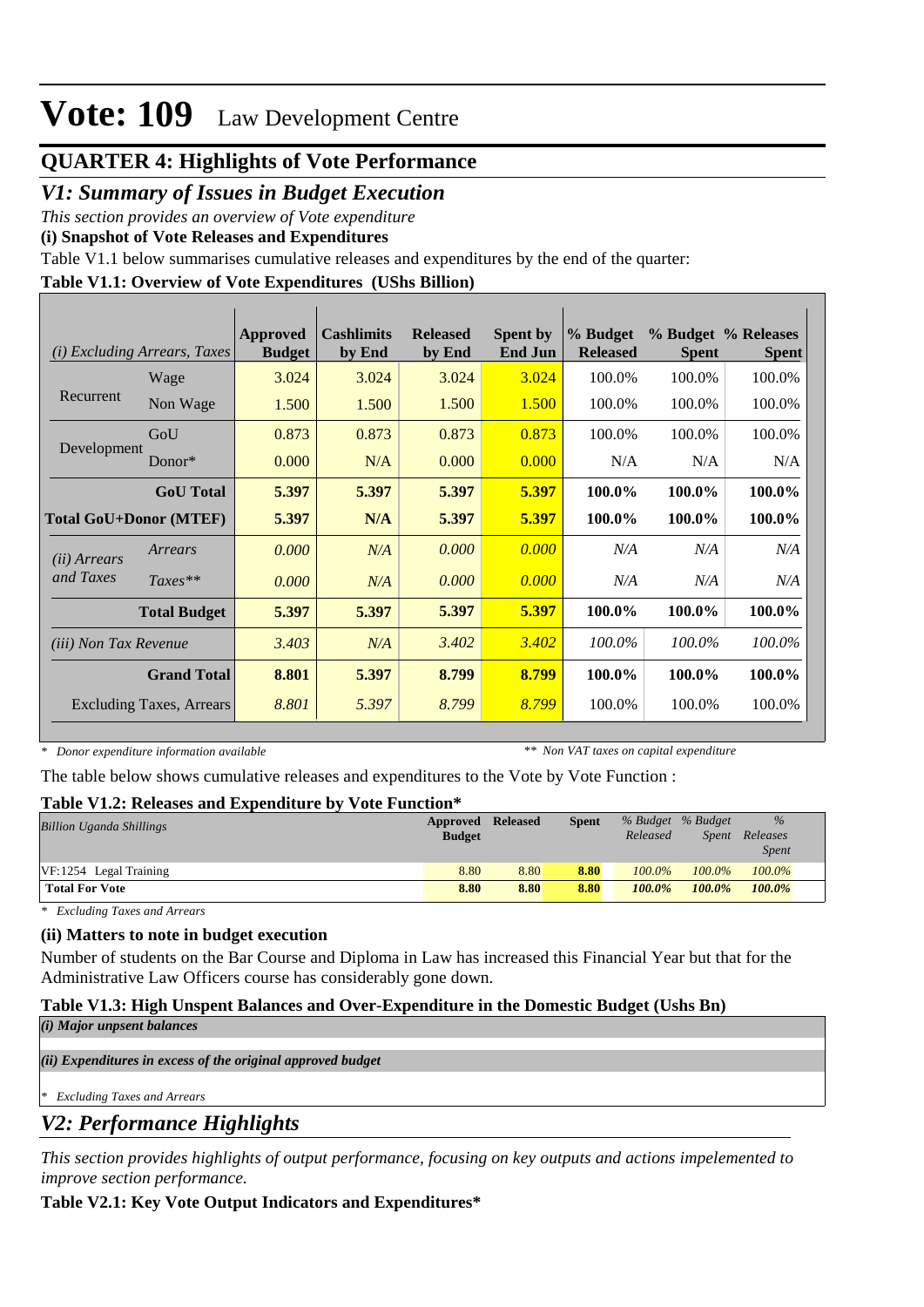# **Vote: 109** Law Development Centre

| Vote, Vote Function<br><b>Key Output</b>                                        | <b>Approved Budget and</b><br><b>Planned outputs</b>                                                                                                           | <b>Cumulative Expenditure</b><br>and Performance |                                                                                                                                                                                                 |       |                                                                                                                                                                                                                                                                      | <b>Status and Reasons for</b><br>any Variation from Plans |  |  |  |
|---------------------------------------------------------------------------------|----------------------------------------------------------------------------------------------------------------------------------------------------------------|--------------------------------------------------|-------------------------------------------------------------------------------------------------------------------------------------------------------------------------------------------------|-------|----------------------------------------------------------------------------------------------------------------------------------------------------------------------------------------------------------------------------------------------------------------------|-----------------------------------------------------------|--|--|--|
| Vote Function: 1254 Legal Training                                              |                                                                                                                                                                |                                                  |                                                                                                                                                                                                 |       |                                                                                                                                                                                                                                                                      |                                                           |  |  |  |
| <b>Output: 125401</b>                                                           | <b>Legal Training</b>                                                                                                                                          |                                                  |                                                                                                                                                                                                 |       |                                                                                                                                                                                                                                                                      |                                                           |  |  |  |
|                                                                                 | Description of Performance: Train 500 Bar Course<br>students, 350 Diploma in Law<br>students, 60 Diploma in Human<br>Rights and 650 Administrative<br>officers |                                                  | 621 Bar Course students, 391<br>Diploma in Law students, 25<br>Diploma in Human Rights<br>officers                                                                                              |       | Increase in number of Bar<br>Course and Diploma in Law<br>students for the Financial Year.<br>students and 430 Administrative 54 Bar Course students were<br>unable to complete the course.<br>Reduction in number of<br><b>Administrative Officers</b><br>admitted. |                                                           |  |  |  |
| Performance Indicators:                                                         |                                                                                                                                                                |                                                  |                                                                                                                                                                                                 |       |                                                                                                                                                                                                                                                                      |                                                           |  |  |  |
| No of students trained on<br>Diploma in Law                                     | 350                                                                                                                                                            |                                                  |                                                                                                                                                                                                 | 391   |                                                                                                                                                                                                                                                                      |                                                           |  |  |  |
| No of students trained on<br><b>Bar Course</b>                                  | 500                                                                                                                                                            |                                                  |                                                                                                                                                                                                 | 621   |                                                                                                                                                                                                                                                                      |                                                           |  |  |  |
| No of students trained in<br><b>Administrative Law Course</b>                   | 650                                                                                                                                                            |                                                  |                                                                                                                                                                                                 | 430   |                                                                                                                                                                                                                                                                      |                                                           |  |  |  |
| % of students who qualify on<br><b>Bar Course</b>                               | 80                                                                                                                                                             |                                                  |                                                                                                                                                                                                 | 80    |                                                                                                                                                                                                                                                                      |                                                           |  |  |  |
| % of students who pass<br>diploma in Law as a<br>proportion of those trained    | 80                                                                                                                                                             |                                                  |                                                                                                                                                                                                 | 80    |                                                                                                                                                                                                                                                                      |                                                           |  |  |  |
| <b>Output Cost:</b>                                                             | UShs Bn:                                                                                                                                                       | 2.840                                            | UShs Bn:                                                                                                                                                                                        | 2.854 | % Budget Spent:                                                                                                                                                                                                                                                      | 100.5%                                                    |  |  |  |
| <b>Output: 125404</b>                                                           | <b>Community Legal Services</b>                                                                                                                                |                                                  |                                                                                                                                                                                                 |       |                                                                                                                                                                                                                                                                      |                                                           |  |  |  |
| Description of Performance: Train 500 Bar Course Students                       | in Clinical Education and<br>ADR, 100 Policeofficers, handle<br>100 juvenile offenders and<br>handle 600 petty offenders                                       |                                                  | Train 621 Bar Course Students<br>in Clinical Education and ADR, Out of the 675 Bar Course<br>handle 217 juvenile offenders,<br>handle 152 petty offenders and<br>125 cases reconciled at court. |       | students admitted .54 students<br>were unable to complete the<br>course.                                                                                                                                                                                             |                                                           |  |  |  |
| Performance Indicators:                                                         |                                                                                                                                                                |                                                  |                                                                                                                                                                                                 |       |                                                                                                                                                                                                                                                                      |                                                           |  |  |  |
| No. of police officers,<br>magistrates, community<br>leaders in legal practice. | 100                                                                                                                                                            |                                                  | $\boldsymbol{0}$                                                                                                                                                                                |       |                                                                                                                                                                                                                                                                      |                                                           |  |  |  |
| No. of juvenile cases handled                                                   | 1,000                                                                                                                                                          |                                                  |                                                                                                                                                                                                 | 320   |                                                                                                                                                                                                                                                                      |                                                           |  |  |  |
| No of petty criminals trained<br>and accepted back in society                   | 1,000                                                                                                                                                          |                                                  |                                                                                                                                                                                                 | 50    |                                                                                                                                                                                                                                                                      |                                                           |  |  |  |
| Output Cost:                                                                    | <b>UShs Bn:</b>                                                                                                                                                | 0.208                                            | <b>UShs Bn:</b>                                                                                                                                                                                 |       | 0.234 % Budget Spent:                                                                                                                                                                                                                                                | 112.8%                                                    |  |  |  |
| <b>Vote Function Cost</b><br><b>Cost of Vote Services:</b>                      | <b>UShs Bn:</b><br>UShs Bn:                                                                                                                                    |                                                  | 8.801 UShs Bn:<br><b>8.801</b> <i>UShs Bn:</i>                                                                                                                                                  |       | 8.799 % Budget Spent:<br>8.799 % Budget Spent:                                                                                                                                                                                                                       | 100.0%<br>100.0%                                          |  |  |  |

### **QUARTER 4: Highlights of Vote Performance**

*\* Excluding Taxes and Arrears*

N/A

### **Table V2.2: Implementing Actions to Improve Vote Performance**

### *V3: Details of Releases and Expenditure*

*This section provides a comprehensive summary of the outputs delivered by the Vote and further details of Vote expenditures by Vote Function and Expenditure Item.*

#### **Table V3.1: GoU Releases and Expenditure by Output\***

| <b>Billion Uganda Shillings</b> | <b>Approved Released</b><br>Budget | <b>Spent</b> | $%$ GoU<br><b>Budget</b> | $\%$ GoU<br>Budget | $%$ GoU<br>Releases |
|---------------------------------|------------------------------------|--------------|--------------------------|--------------------|---------------------|
|                                 |                                    |              | Rologsod                 | $S_{\text{non}t}$  | Snont               |
|                                 |                                    |              |                          |                    |                     |